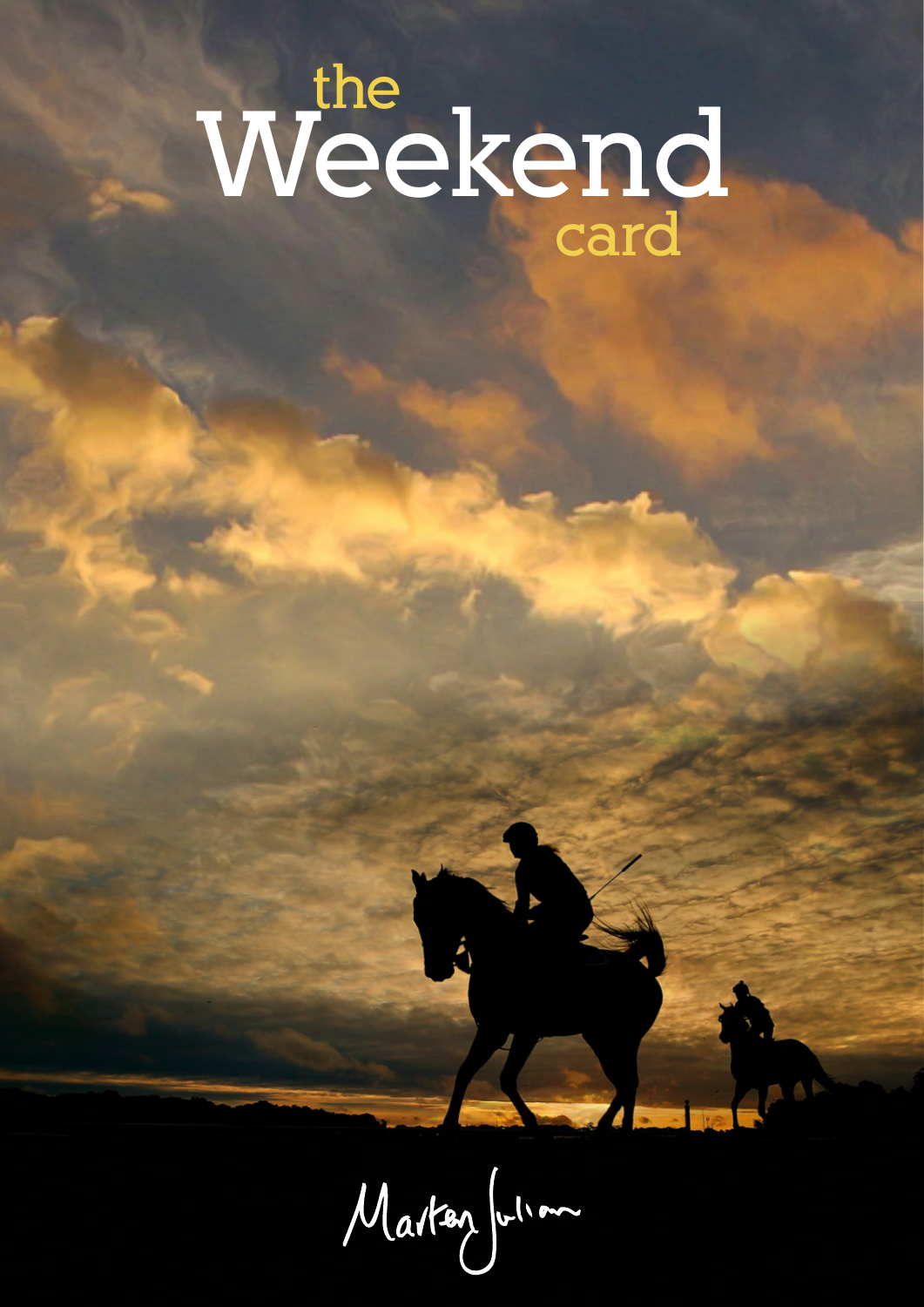

# **Marten invites readers to ask questions about any of the views expressed in the Weekend Card. Please indicate in your email or letter to whom your query is addressed and we will try and publish as many as space allows (rebecca@martenjulian.com or marten@martenjulian.com).**

# **The Podium Question**

**Question:** A reader has asked why it is that certain horses appear to have a preference for racing right or left-handed.

*Marten writes:*

A variety of explanations have been put forward for this.

The first relates to the horse's 'lead' foot. When a horse gallops it should alternate between leading with the left to the right, depending on the turn of the track. So, for example, when a horse is racing left-handed – anti-clockwise – it should lead with the left foot. It may then switch or alternate leads in the straight. Some horses struggle to switch leads and are significantly predisposed to favouring one foot over the other. For example, a horse with a left-foot bias will become unbalanced racing right-handed because it's natural inclination will be to lug left – against the turn of the bend, and therefore forfeit ground by running wide.

Another explanation is that a horse may be struggling with chronic pain or discomfort, possibly in the back. This may be more marked on one side of the horse, and consequently intensify when the horse is racing towards it. A horse will naturally do everything to move itself away from pain.

The other is, quite simply, that a horse may remember a track. Nobody knows what a horse can recall, but an unhappy experience in the past may still resonate. The opposite may apply as well.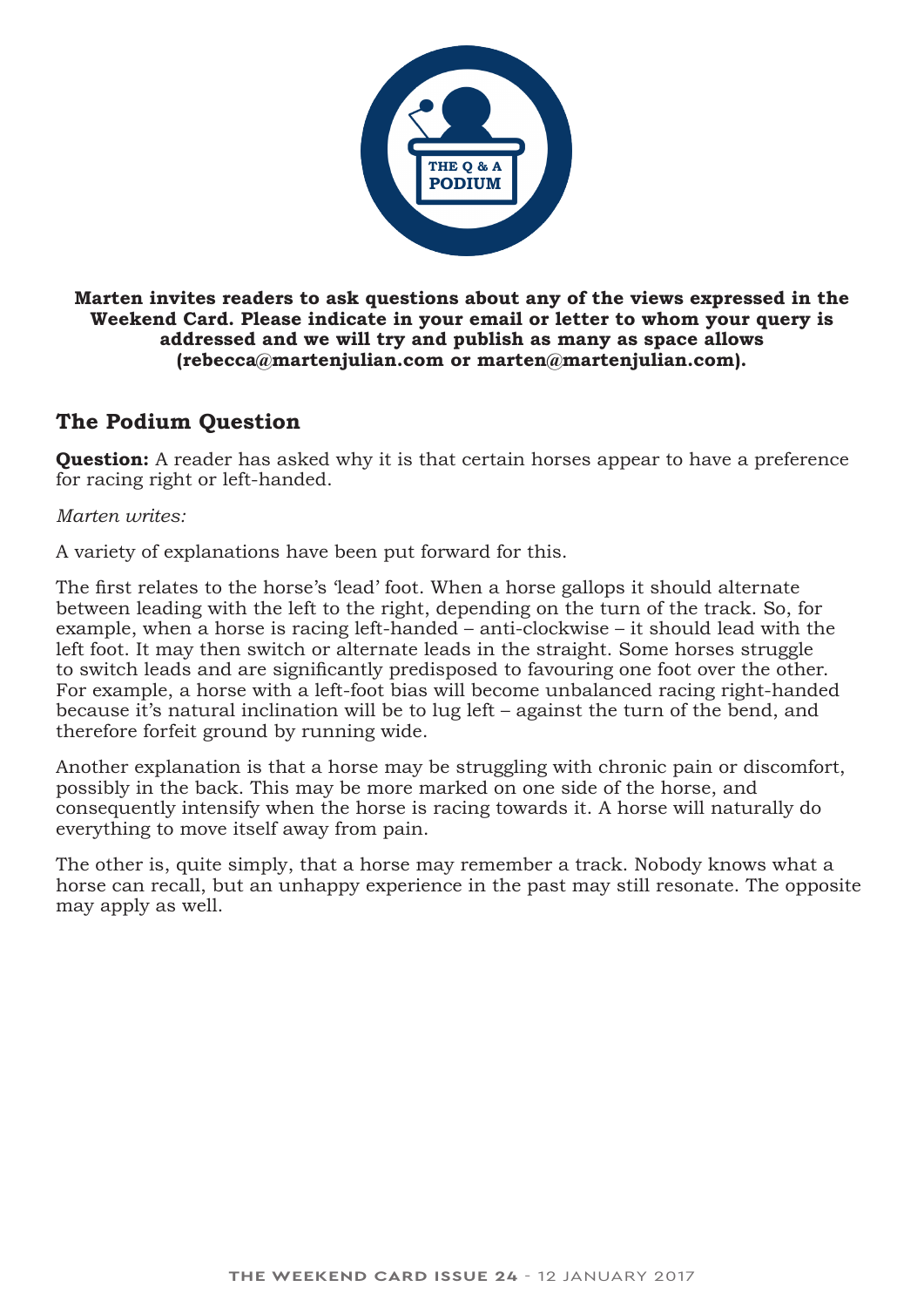# **The Sleeper Section Marten Julian**

# **Doctor Harper (8yr Bay Gelding) 2nd 14/1,**

It was especially galling to see Doctor Harper fail by just a short-head to catch Tour Des Champs at Cheltenham on New Year's Day. To my eyes the nine-year-old was always travelling well but the winner is a useful horse when fresh and this was his day.

Doctor Harper has been raised 3lb for this, and that would put him at the bottom of the weights in one of the big spring staying handicap chases.

He is entered for two races this weekend. The first is at *Warwick on Saturday (3.35)* and the other at *Kelso on Sunday (2.40).* The former is over an extended 3m 5f and the Kelso race is a mile shorter at around 2m 5f. I would expect him to favour the longer race, for which he is currently priced at  $8/1$  in the ante-post markets. We need to stay with him for the time being.

*Entered at Warwick on Saturday (3.35) and Kelso on Sunday (2.40).*

# **Ifubelieveindreams (2yr Bay Filly)**

This daughter of Iffraaj missed the break and was a little keen towards the rear of the field on her racecourse debut at Lingfield last month. She then came back on the bridle and was travelling well on the final turn only to run into trouble and find herself tightened up on the rails. But for that she would have made the first three. From her pedigree and the evidence from this run she will be well suited to a mile.

*No immediate entries.*

# **Just Minded (5yr Bay Gelding) 3rd 7/1,**

Just Minded shaped very well on his hurdling debut at Wetherby over Christmas, keeping on steadily in the final quarter mile to finish a never-nearer third of 14 to the more experienced Craggaknock. This was good form, with the even-money favourite Azzuri and the Ayr winner Master Of Finance in second and fourth.

Just Minded has an entry for an extended 2m 3f NH novices' hurdle at *Wetherby on Saturday (12.30)*. He is bred to relish the step up in trip and I expect him to go close here before progressing into a useful staying chaser in seasons to come.

*Entered at Wetherby on Saturday (12.30).*

# **Lost Legend (9yr Bay Gelding) L 8/1,**

I am not sure how much longer we should give this 10-year-old. He is undeniably well treated on his current mark of 120, having dropped 5lb from 125 to 120 following his dismal effort at Leicester over Christmas. The son of Winged Love virtually downed tools from flag-fall, a situation that Richie McLernon was quick to accept. This time 12 months ago Lost Legend was running into the frame in valuable handicaps at Cheltenham from marks of 142 and 144.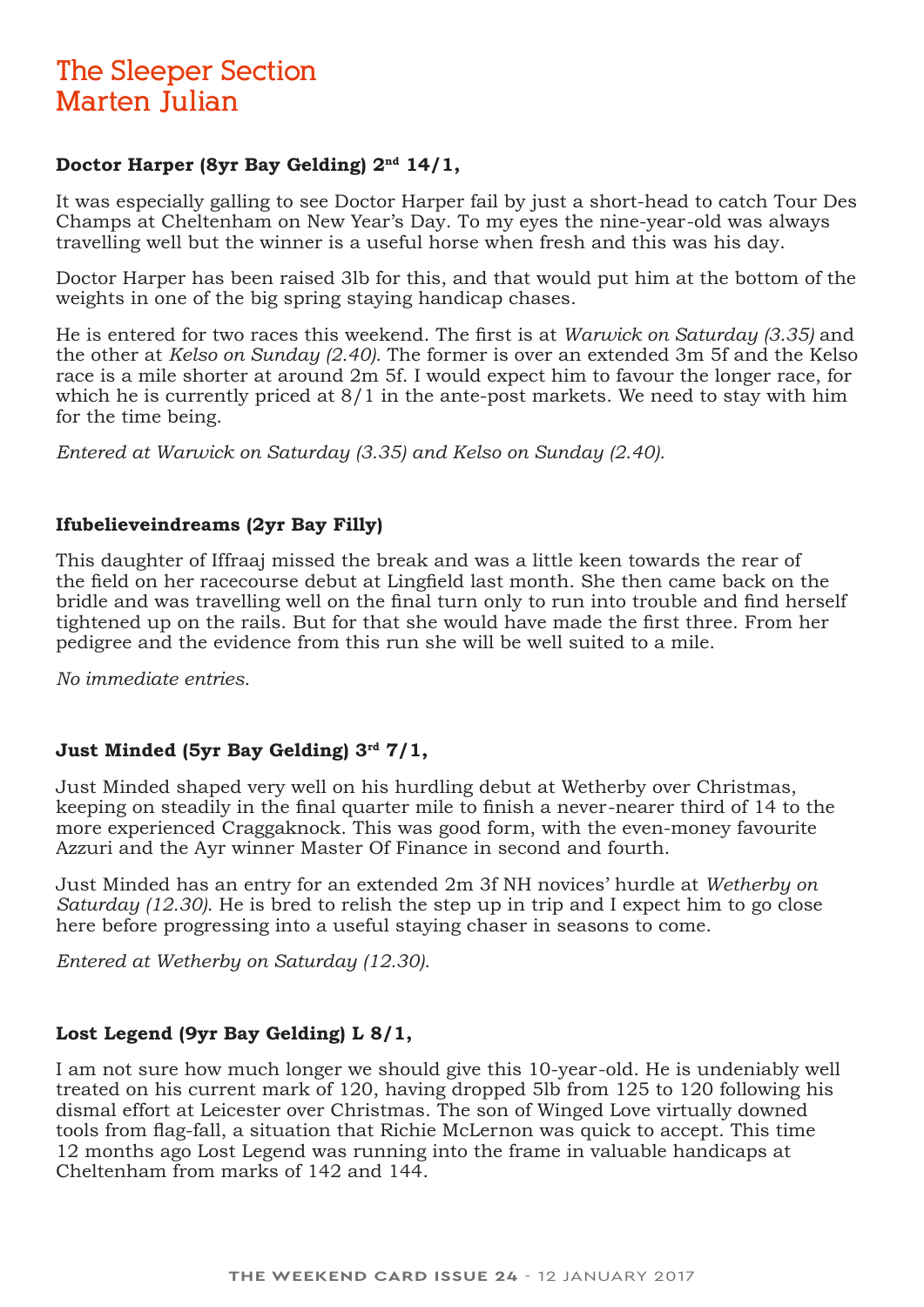I suggest we give him one more chance at what is sure to be a decent price.

*No immediate entries.*

# **Molly Carew (5yr Bay Mare)**

You may wonder why I want to include a maiden mare that has finished well beaten in her three starts to date in this section, but I saw enough on her hurdling debut at Fontwell to believe that she will win races when the time is right. I stress the latter point because she may be one for handicaps after two more runs, but at Fontwell I liked the way she made progress from the back straight to join the leading bunch until appearing to tire turning for home.

The daughter of Midnight Legend, who is related to winners, had run in a similar way in her two bumpers, showing up until fading out of contention. Molly Carew looks destined for a low mark in handicaps and could be one to have on your side in the spring. Neil Mulholland will have a plan for her.

*No immediate entries.*

# **Pop Rockstar (5yr Brown Gelding)**

Jonjo O'Neill is a dab hand at getting his moderate horses handicapped to win, and there is no denying the promise this son of Flemensfirth has shown in his last three runs over hurdles.

Following a sixth of 13 on his sole start for Adrian Maguire in an Irish bumper in May, he made his debut for this yard in a maiden hurdle at Fontwell in November. Pulled up on that occasion, he has since shaped well at Plumpton, Ffos Las and Chepstow, notably catching the eye under considerate handling when fourth to the useful Constantine Bay on the last-named occasion.

I am not sure what mark he will get but taking lines of form through those around him I expect something in the low 120s.

*No immediate entries.*

# **Western Wave (4yr Bay Gelding) L 7/2, L 9/2**

Western Wave underperformed for the second time when tailed off at Chepstow last weekend. The five-year-old was well supported there, from 12/1 to 9/2, but he lost his place after the fourth and quickly dropped out of contention. The heavy ground might have had a part to play, but he has become disappointing and may not be seen back to his best until the spring. He is best left for the time being.

*Removed from the list.*

# **Selections**

# **Doctor Harper (3.35 Warwick Saturday and 2.40 Kelso Sunday)**

# **Just Minded (12.30 Wetherby Saturday)**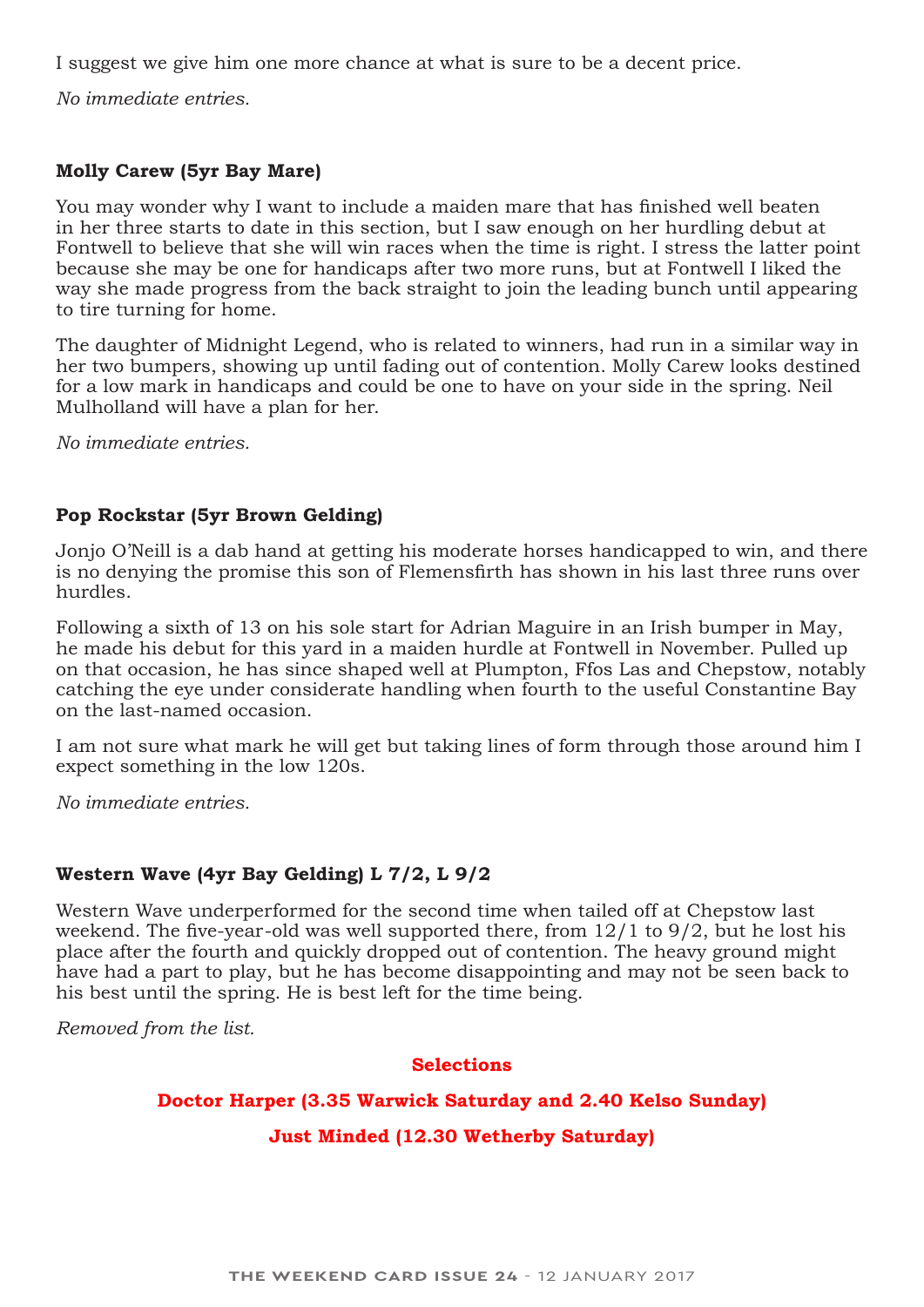# **The Premier List Update Marten Julian**

*Here are the dozen Premier List horses in my latest Dark Horses Jumps Guide. Runners since the last Weekend Card or forthcoming entries are featured below.*

# **Beat That, Buveur D'Air, Flying Angel, Cloudy Dream, Connetable, Hester Flemen, Jenkins, Kayf Blanco, Otago Trail, Three Musketeers, Two Taffs, Un Noble**

**Un Noble** ran poorly at Newcastle last weekend. I will be seeing Nicky Richards over the next few days and will ask him if the horse has a problem. The horse has dropped 2lb, from 128 to 126.

# **The Postscript Update Marten Julian**

There are no horses from the Postscript service with forthcoming entries.

# **The Ante-Post Agenda Marten Julian**

I am more than happy with the JLT recommendation for **Buveur D'Air** following his success at Warwick. It's fair to say that he did not beat Gino Trail, who was conceding him 6lb, in the manner of a 30/100 chance, but I like the way he quickened from the last, albeit not as impressively as he had the time before at Haydock. He is now down to a top price of 7/1 for the JLT at Cheltenham.

By the way I would have plenty of time for the runner-up here. Kerry Lee's horses are just finding a touch of form and this specialist two-miler loves the soft ground.

**Buveur D'Air advised at 14/1 for the JLT Novices' Chase** 

**Churchill advised at 8/1 for the 2017 2,000 Guineas**

**Spatial advised at 20/1 for the 2017 1,000 Guineas**

# **Under The Radar Marten Julian**

**Un Noble** dropped away tamely last weekend at Newcastle. As stated elsewhere I will try and find out what the problem is.

**Eric The Third** was a non-runner at Naas on Sunday, perhaps on account of the ground. He will go close one day having dropped a further 2lb from 86 to 84.

**Conquer Gold** is entered for an extended 2m 7f novices' handicap chase from a mark of 119 at *Kelso on Sunday (1.40).* She was dropped 1lb despite running well last time at Ayr and I expect her to prove a better performer over fences. Let's keep close tabs on her this weekend, both in the market and the race itself.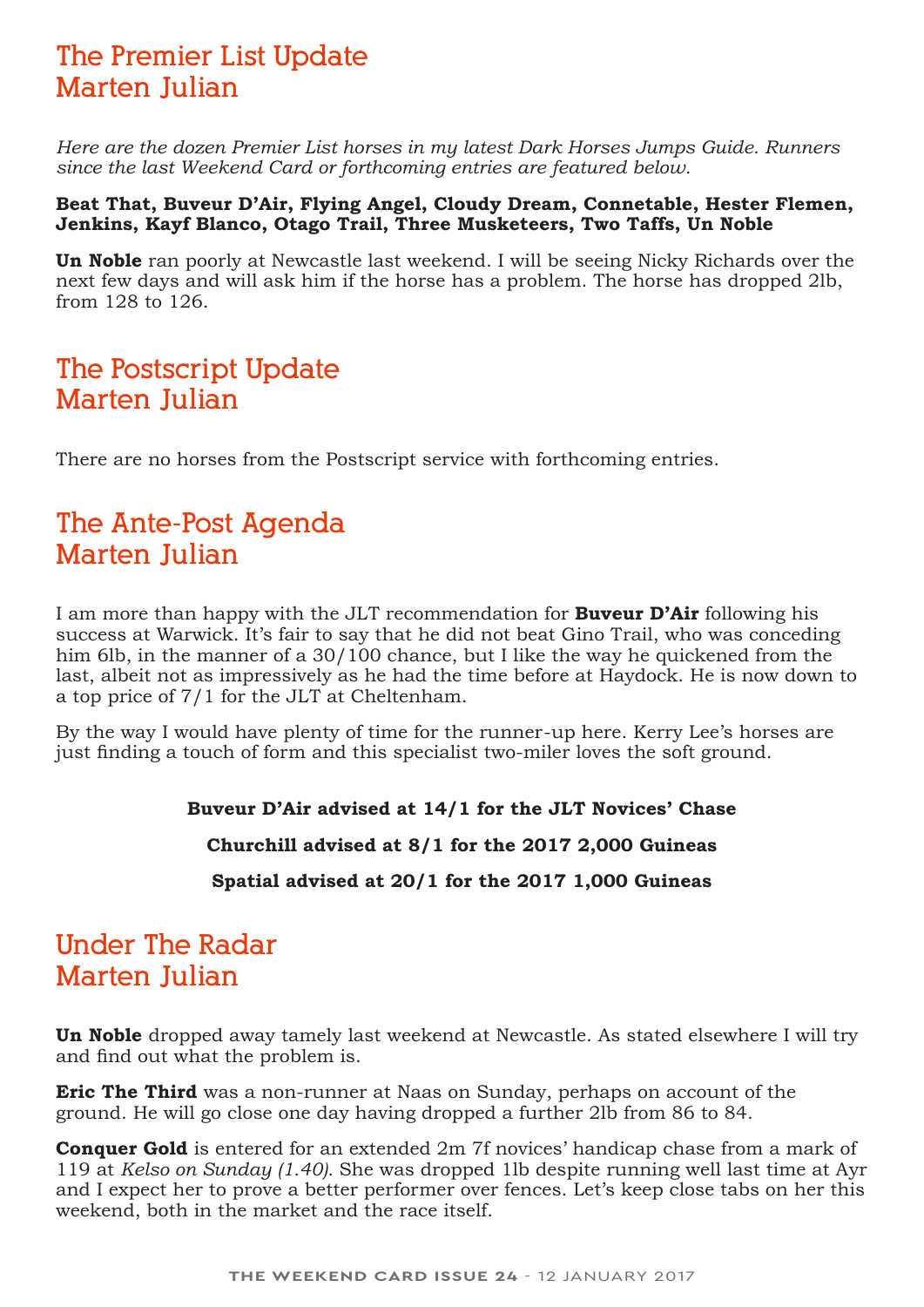Nicky Richards has also made entries for **Progress Drive** over at extended 2m 3f at *Wetherby (12.30)* on Saturday and over and extended 2m 6f *Kelso on Sunday (12.40).* The latter looks the tougher race but the longer trip should suit him better. Take note that this is a very lazy horse, who never makes things look easy. He has been given a handicap mark of 127.

### **Selections**

# **Conquer Gold (1.40 Kelso Sunday), Progress Drive (12.30 Wetherby Saturday, 12.40 Kelso Sunday),**

# **Previously Noted Horses**

# **Conquer Gold, Eric The Third, Progress Drive, Un Noble, Reivers Lad, That's Life, Upsilon Bleu**

# **The Clock Watcher Marten Julian**

Knockgraffon was yet another second for us when just failing to concede 19lb to outsider of four Icing On The Cake in an extended 2m handicap chase at Newbury on New Year's Eve. Time may show that winner was relatively unexposed and so although likely to be raised 4 or 5lb, I still want us to stay with this six-year-old. He is very consistent, having finished in the first three in all but one of his 10 lifetime starts.

### **Previously Noted Horses**

# **Knockgraffon**

# **The Weekend Action Marten Julian**

I had to resort to a low-grade handicap hurdle at Newcastle and an all-weather race on Friday to find you two winners last week, with the main cards dominated by highly competitive handicaps and tricky condition events.

This weekend we head to Kelso on Sunday for the extended 2m 5f handicap chase on *Sunday (2.40)*. I hope Doctor Harper opts for Warwick because in his absence I suggest we take a close look at **Bernadelli**.

Nicky Richards has endured a torrid first half of the season, with at least five on-course fatalities to my knowledge and another expensive store horse lost at home. He is due for a change of fortune, and Bernadelli now has plenty in his favour. He struck winning form last season on heavy ground, winning handicap chases off 125 at Newcastle in December and off 132 at Ayr in February.

Three defeats later he is still a little high on 133, but the trip on Sunday and soft ground look ideal and his two runs this season have not been without promise.

Saleh was a handy winner for us last week and his trainer Lee Carter can do the job again for us with **Free Zone**, who runs in the 6f claimer at *Lingfield on Friday (2.00).* The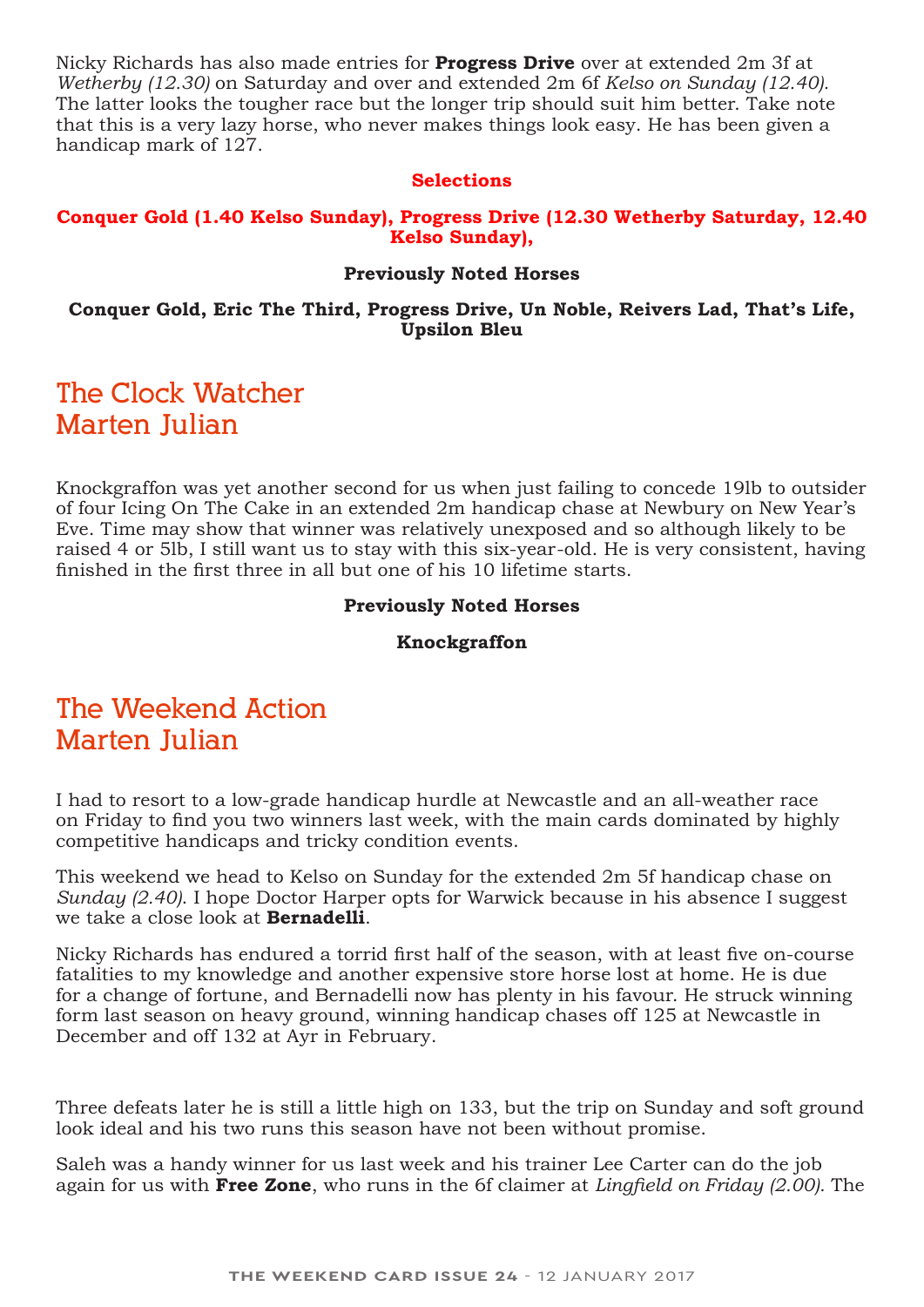eight-year-old was a very shrewd purchase out of Jamie Osborne's yard at Chelmsford in November, winning for his new connections back there just a fortnight later. He has since run second and third from three starts in handicaps and he looks well-treated by the terms of this race on Friday.

Free Zone is a gutsy and reliable performer at this level who is especially effective from the front. Adam Kirby, who rode him last time, takes the mount again.

### **Selections**

# **Free Zone (2.00 Lingfield Friday), Bernadelli (2.40 Kelso Sunday)**

# **The Weekend Selections Retrospective Marten Julian**

**Little Glenshee** has been given a bit more of a chance having dropped by 4lb, from 121 to 117, following her poor effort last time at Ayr. This is still 7lb higher than her chase rating, but at the age of 11 and with her loss of form it may be time for her to get to the paddocks, where she could be covered this spring. She has an entry back over two miles at *Ayr on Monday (1.40).*

Last week was a good one for my section, with my sole two selections **Saleh** and Lough Kent both winning.

The former won a Class 5 in good style last time at Kempton, appreciating the return to a mile from seven furlongs. He was able to run there from a mark 2lb in hand, but I don't expect him to struggle with a rise of a few more pounds.

**Lough Kent** confirmed the promise shown at Haydock when beating Island Confusion by five lengths at Newcastle on Saturday.

Jimmy Moffatt never lost faith in the eight-year-old, who shows him plenty of ability on the gallops. Whether he will be able to ever recapture the ability that saw him perform creditably from marks in the mid to high 130s remains to be seen, but bought in August for 10,500gns this is yet another example of Jimmy's skill at rekindling the spirit in horses from higher-profile yards. He has been raised 6lb, from 108 to 114.

### **Selections**

# **Little Glenshee (1.40 Ayr Monday)**

# **Irish Eyes William Reilly**

Racing is full of talk right now about such things as ITV Racing, FOBTs, prize-money, and now the closure of Kempton. As Nicky Henderson has said, what the closure of Kempton indicates about the future of jump racing is a key concern.

Irish racing faces its own problems. As in Britain, racecourses and the holders of picture rights are starting to call the shots. Bookmakers are still seen as the anti-hero - more so in Britain - as if revenge for some perceived or real past wrongs must be applied.

By the way, ITV Racing is not universally available in Ireland. If you are on package provided by EIR, you can't get it so are reliant upon whichever ITV broadcasts TV3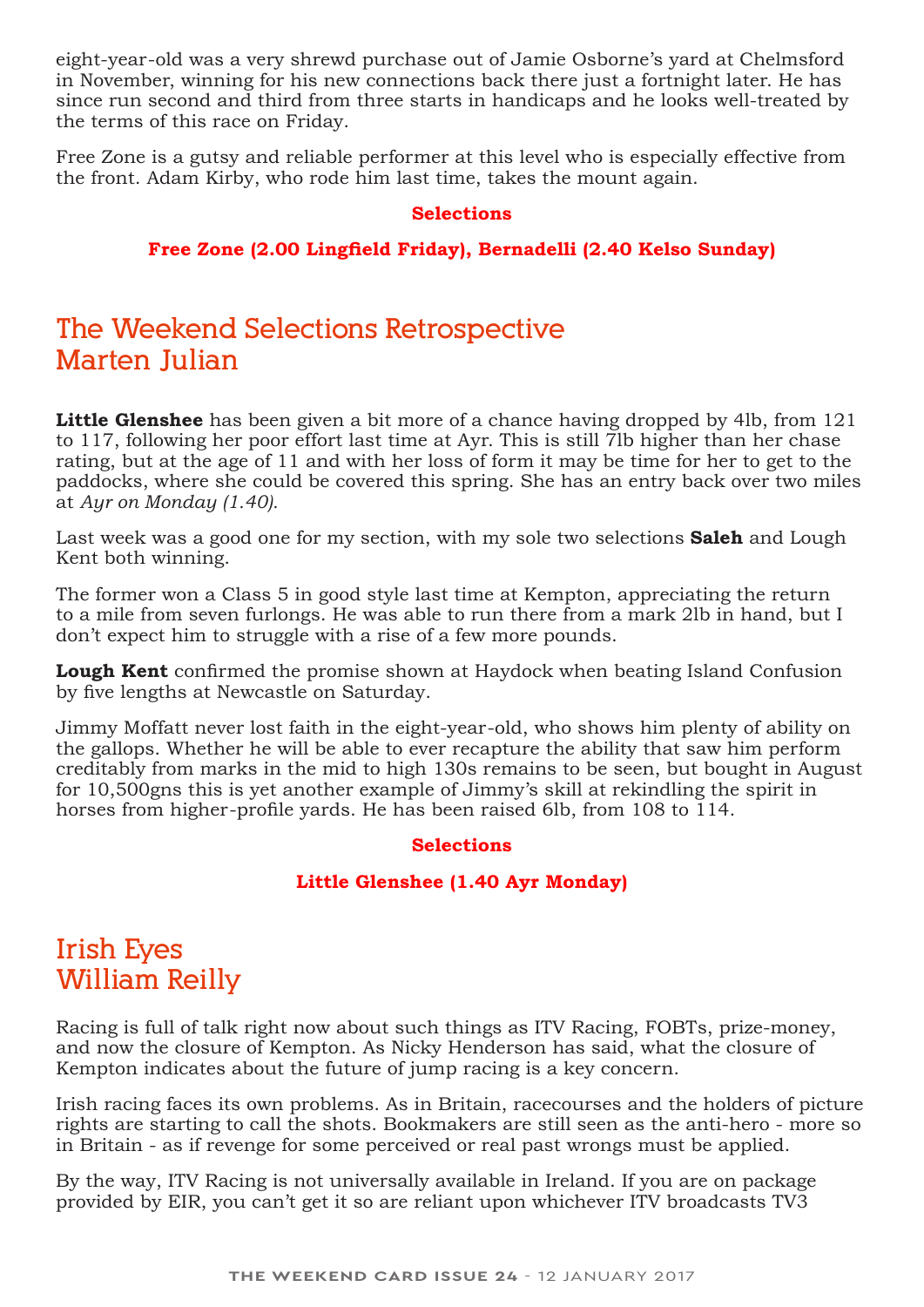chooses to show. If you have a Sky package, you can access ITV via 'Other Channels' but, I believe, cannot record channels this way. It's all rather disappointing and, hopefully, will change.

Racing's big challenge is to engage with customers, old and potentially new. To do this, as with any business, you need to understand your customer. Channel 4, for all its technical excellence, never seemed fully to get over that hurdle and went the way of, well, Kempton. We hope for better going forward.

Whatever frustrations lie within the above areas, the quality of horseracing at our disposal is superb. Gordon Elliott rates Death Duty as his best novice hurdler. He'll make a three-mile chaser in time and his stamina was seen to good effect when winning the Grade 1 Lawlor Hotels Novice Hurdle at Naas last Sunday.

My selection for the race, Augusta Kate (remarkably, available at 8/1 earlier in the week) was challenging him when falling at the last flight. Thankfully, both she and Ruby Walsh walked away unscathed from the mishap. It was inexperience, I would say, that caused her to fall. It's a big step up from a maiden hurdle to a Grade 1 race, but she clearly has a lot of ability.

A horse that I'm removing from my list is Squouateur as, once again, he showed little over fences last Sunday. I felt that he was the type for a handicap but you would need to know more than I do to be waiting on him now.

Punchestown stages the Grade 2 Moscow Flyer Novice Hurdle on Saturday and Fairyhouse stages the €100,000 Dan Moore Memorial Handicap Chase on Sunday.

Dan Moore is one of the sport's greats. A champion jockey, he then won the Cheltenham Gold Cup as a trainer with L'Escargot (twice) and the Aintree Grand National with the same horse in 1975, where he thwarted the great Red Rum's bid for a third-successive National win in Liverpool.

Dan's son Arthur could run Dandridge on Sunday and it would be no surprise if he ran well. However, I like Gordon Elliott's **Ball D'Arc**, who ran well at Leopardstown over Christmas despite being hampered after the last fence (2.30 Fairyhouse Sunday).

Willie Mullins may well run Blixt in the Punchestown finale on Saturday, a mares' bumper. She is a half-sister by Yeats to the great Hurricane Fly.

### **Selections**

# **Ball D'Arc (2.30 Fairyhouse)**

### **Previously Noted Horses**

### **Flat**

**Opt Out** – looks well-handicapped; seven furlongs or a mile would be his trip; **Complicit** - surely his time has come (next time out, at six or seven furlongs)

### **Jumps**

**Diamond King** (novice chaser; jumps well; will come into his own over three miles or more; probably a spring horse); **Bonny Kate** (could still be well handicapped in staying handicaps); **Campeador** (his luck has to change at some point; would have won easily at Fairyhouse last time but for falling); **Mick Jazz** (still on a decent mark for a two-mile or 2m4f handicap hurdle)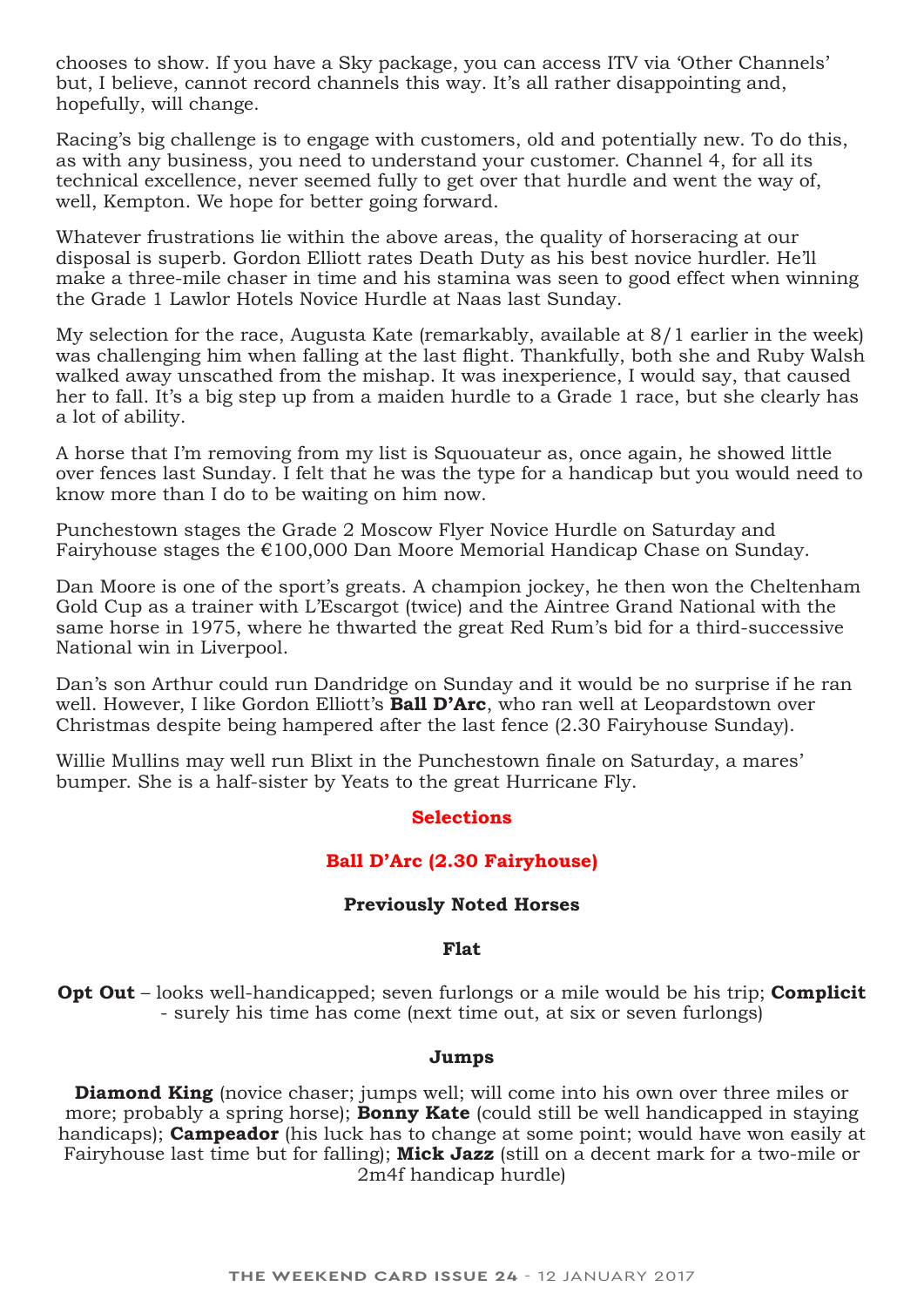# **Jodie's Jottings Jodie Standing**

Whilst I didn't find a winner last week, I felt we learnt a fair bit.

Espoir De Teillee was odds on based on his reputation, but he was too keen in the early stages which undoubtedly told towards the end of the race. However, his run was encouraging for a horse that is bred to excel with time.

Bigirononhiship is extremely one paced so I was worried when Sue Smith's wellhandicapped front-runner Smooth Stepper got first run on us, but he stayed on to finish second, well clear of the third. I believe he is capable at this level and I will be sticking with him.

I honestly think Charlemar hated the ground in the Tolworth. I don't like making excuses for horses, but his running action is far more attuned to a better surface. He was first off the bridle and Aidan Coleman didn't give him a hard time. He looks a spring horse, and knowing that he acts around Aintree, it wouldn't surprise me if he misses the Festival for a race at the Grand National meeting.

This week, a horse I have a lot of time for is Charlie Longsdon's **Our Kaempfer** *(3.15 Kempton Saturday).*

In my opinion, he has always been the sort who just falls short when it comes to competing in the big races, despite having plenty of ability. Since switching to chasing he has run creditably behind the likes of Rock The Kasbah and Clan Des Obeaux, but this race looks a good opportunity for him to record his first chase success.

He proved he has a liking for the track when winning over hurdles in 2015 and I think the step back up to three miles over fences is a plus. It was unfortunate that he unseated before the race had really begun in the Rowland Merrick last time out, but hopefully he can make amends here.

There's not too much rain on the forecast, but if that were to change then the ground could go against him. He wants a sound surface. If he has the ability I believe he does, then he should be able to take advantage of his mark of 138.

I will also be keeping a close eye on Silvergrove if he lines up. He was a horse I liked a lot last season but this time around his efforts have left a lot to be desired.

I hope to see **One For Arthur** in action at Warwick *(3.35 Warwick Saturday).*

As you may know, I made him my selection for the London National but he opted for the Becher Chase instead where he ran a very creditable fifth, never stronger than at the line.

The eight-year-old looks the type who is crying for a stamina-sapping trip and he'll carry a nice, low weight. A feature of his chases has been his fantastic jumping which bodes well for a track like Warwick, where the fences are notoriously tricky.

Obviously, it's a highly competitive race, but I'd like to stay loyal as I believe there is plenty more improvement in him.

I have him earmarked for a National in the future, so let's see how he gets on here.

# **Selections**

**Our Kaempfer (3.15 Kempton Saturday), One For Arthur (3.35 Warwick Saturday)**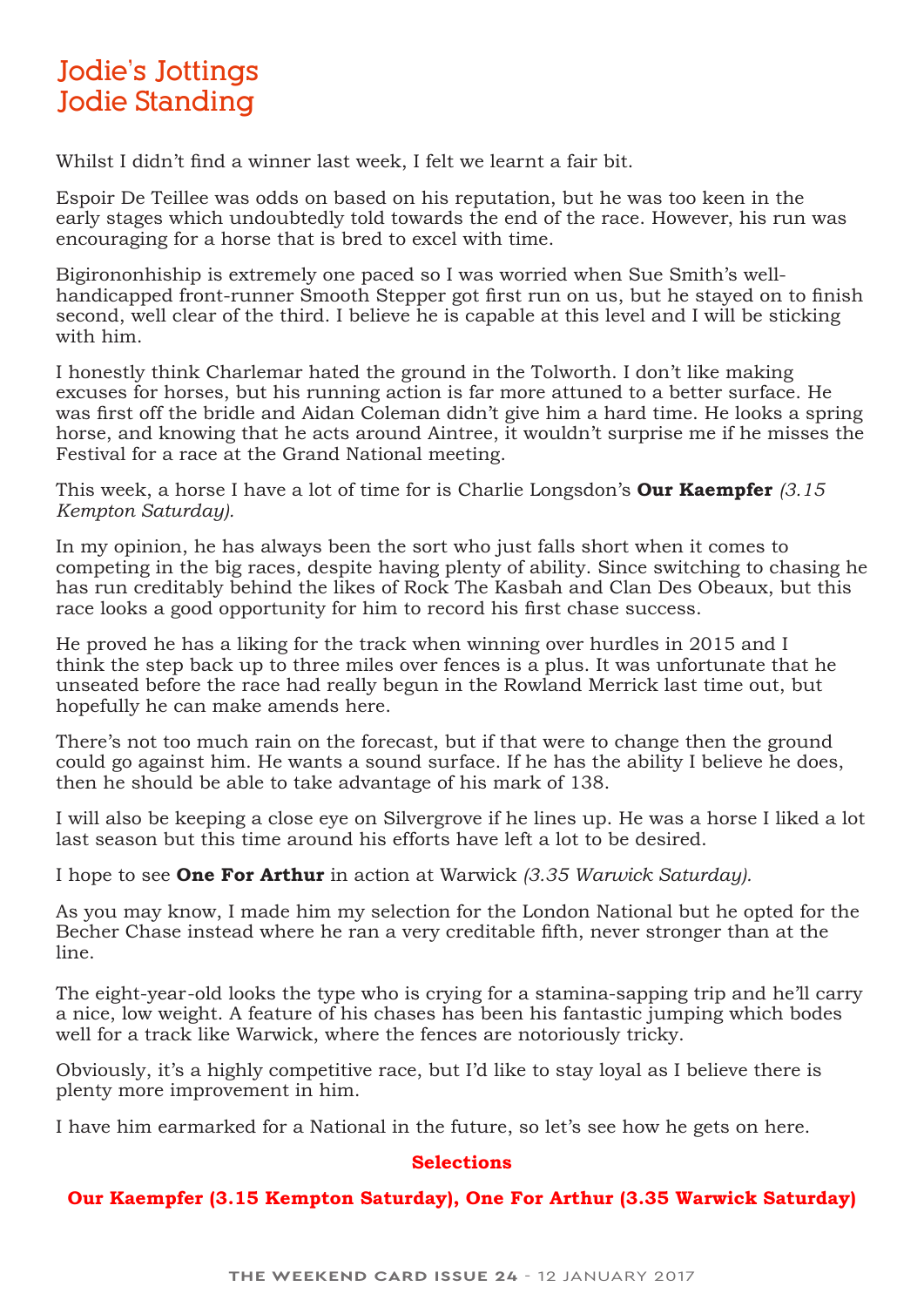# **The Weekend News Ian Carnaby**

The big news this week concerns the demise of Kempton Park, the first major racecourse to be closed down since Hurst Park in 1962. Plans are in place for a new, floodlit AW track at Newmarket, with Sandown - the new home for the King George VI Chase - to undergo extensive redevelopment.

Relatively few will mourn Kempton's passing. It always lacked atmosphere and the decision to lay an AW track and introduce evening racing under lights simply misfired. Kempton never came anywhere near matching Windsor's popular Monday nights and in the end the executive simply raced as often as possible to make up the shortfall in revenue. (It might be argued that Newcastle, where moderate racing seems to take place two or three times a week, is heading down the same path but we shall see.)

The Jockey Club's Kempton announcement overshadowed plans for Chelmsford, where a turf course is to be laid inside the existing AW one, with a casino introduced. Thus, Britain follows the American and Canadian model with guaranteed profits from the gaming side helping to bolster the racing. The last time I went to Century Downs in Calgary, only a few months ago, the casino was very busy indeed and clearly paid for the pacers (prize-money for modest fare far higher than in Britain), with only a sprinkling of punters watching outside.

Returning to the present, it occurs to me that Jonjo O'Neill has some good chances at Warwick on Saturday. One of my biggest disappointments last season came at Punchestown, where **Champagne At Tara** failed to get into the argument at all in a multi-runner handicap hurdle *(1.15 Warwick).* At first I thought this was not one of Robbie Power's better days but perhaps the horse takes a bit of knowing.

Switched to novice chases this term, he went very close at Ascot last time, though the word 'outbattled' appears in the close-up. That is a worry but he does most things pretty easily in his races and I shall give him another chance in the Edward Courage Cup, the second on the card. I should mention that I think Donald McCain's Ubaltique is the best handicapped horse in the race but he would be turning out again very quickly after a good second at Chepstow.

However Champagne At Tara performs, I want to be with stable-companion **Call To Order** in the Pertemps Qualifier over the extreme distance of 3m 2f *(2.25 Warwick).* Lightly raced, Call To Order did us a good turn at Cheltenham last time and has been raised 7lb for his pains. He still looks reasonably treated and Jonjo has won this race before, Join The Clan fairly hacking up two years ago.

The Pertemps is always a slight worry, with horses turning up just to get qualified and trainers trying to protect their handicap mark with the final in mind. Still, there is plenty to be said for winning while you can and I hope Call To Order, who was always travelling very easily indeed at Cheltenham, will follow up.

Venetia Williams is in good form and remains very much a 'Saturday' trainer these days. A few of her handicap chasers need plenty of cut, including **Houblon Des Obeaux**, who shares top weight in the Betfred Classic Chase over 3m 5f *(3.35 Warwick).* The fact that he was eventually beaten some way in third in the Coral Welsh National is not strictly relevant. He turned for home alongside Native River and was going just as well as the eventual winner but started to feel the strain soon afterwards. It was his seasonal reappearance, the ground having been too quick in the Hennessy at Newbury, and I thought it a splendid effort. Of course, the handicapper shows no mercy and each-way will have to be the call.